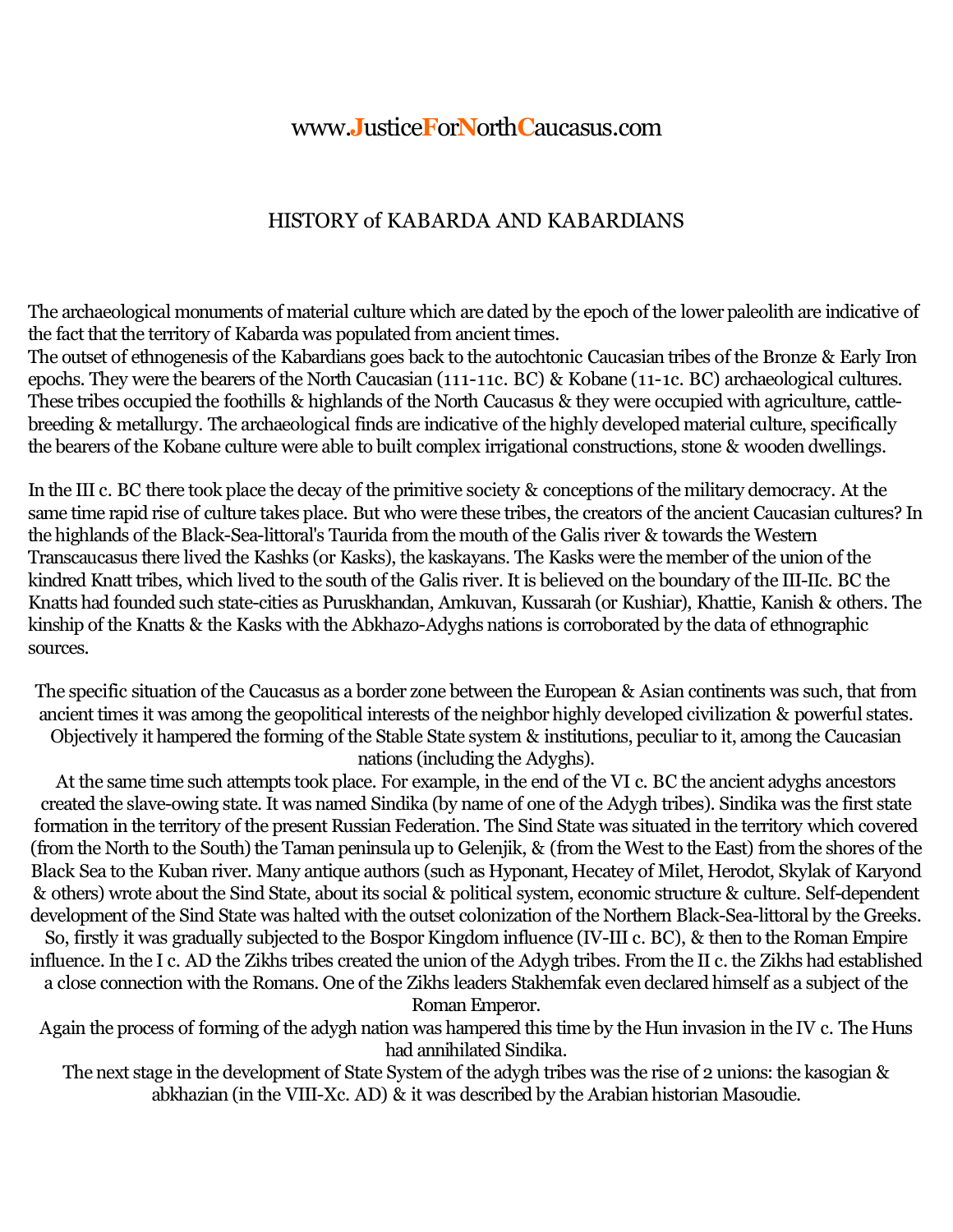Kabrdians were the members of Kasogs. The first information of the russian chronicles ("The Tale of the Temporal Times") & folk-lore ("The Song of Igor's Campaign") charaterize the contacts of Kasogs with Kiev Russia & with Tmutarakan Principality, specifically.

In the XIII c. the tataro-mongol invasion had annihilated the adyghs formations. Then some peculiarities of the social, economic & political development(which were determined by constant feudal intestine wars & wars against foreign invaders) had led the adygh tribes to such a situation when they were not able to create a united centralized state. And in Kabarda (in XVII-XVIII c.c.) all the signs of the state system were present.

From the XV Crimean Khanate (which was supported by Ottoman Turkey) started to fulfil the plan of seizure & establishment of its rule in the Northern Caucasus.In 1557 the Kabardian princess, being under the direct threat of military expansion, concluded the treaty with Russia.

In spite of this, Turkey, Crimean Khanate, Persia, seeking to establish their control over the important military-strategic & trade routes (from Europe to the Transcaucasus, Middle & Fore-Asia) going through the Caucasian isthmus & the territory of Kabarda in particular, didn't refuse their plans to invade the adygh motherland. At the same time Russia & some European States declared their interests about the region. In 1739, as a result of the Russia-Turkish wars & in accordance with the paragraph ?6 of the Belgrade Peace Treaty between Russia & Turkey Kabarda was recognized as an independent state. But then, on the basis of the Kutchuk-Kaynargie Treaty between Russia & Turkey (1774) there was the redistribution of the spheres of influence & Kabarda was recognized as a component part of the Russian spheres of interest, but Kabarda itself didn't take part in this deal & didn't recognize it.

From the close of the XVIII c., with the beginning of the Russian Tzarism war expansion to the Caucasus, the adyghs found themselves involved in the war. This war is known as the Russian-Caucasian & it lasted for almost 100 years, up to 1864. Kabarda was the first to be subjected to the expansion. For decades it had been resisting the vast military forces of the Russian Tzarism, just starting from the building of the Azov-Mozdok fortified line in 1775 & up to 1822. 9/10 of Kabarda population was annihilated. In 1822 Kabarda was invaded once & for all. And after that, in 1829,

Chechnya, Dagestan & Western Adyghs were subjected to the military actions. In the 1 part of the XIX c. The adyghs nations (kabardians, abadzekhs, abazins, bjedugs, beslaneyans, egarukeys, mamkhegs, makhoshes, natukhays, ubikhs, khatukays, tchemergoys, shapsugs) occupied the territory (under the general name Circassia) from the N-W extremity of the Grand Caucasus Mountains to Hie both sides of the watershedding range, in the South-along the Caucasian Range to the East up to the Sunjie & further to the North, along the Terek, the Malka, the Cuma& up to the Cuban. As a result of the colonial policy which was carried out by the Tzarism( & mukhadjirism - the expulsion of the Circassians on a mass scale to the Osman Empire - as its consequence) there were just 150000 people left of the Circassian, population of many millions Even according to the officialinformation, during the quarter of the century(the end of the XVIII c-the beginning of the XIX c.) the population of Kabarda had been reduced for 10 times: from 300 to 37 thousands. More than 1 mln of the adyghs were moved under compulsion to the Osman Empire. After its disintegration adyghs were scattered over the countries of the Near East, Europe & America. Now the adyghs live compactly in Turkey(2 mln), Syria(80 th.), Jordan(90th.), Germany(20 th), Holland(10 th), USA(10 th)& other countries.

After the end of the Caucasian War & the final annexation of the Caucasus, the Tzarism had carrien out the local administrative reform. The whole northern territory from the Main Caucasian Ridge was named the North Caucasus & it was divided into the Terek & the Cuban regions & the Stavropol province. All the North Caucasian nations with their territories were designated as districts & were included into the Terek region. The Kabardians & 5 Balkaryan parties together with had formed the territorial unit: the Kabardian District.

In 1869 (in connection with the following administrative reform of the Terek Region) the Kabardian District was given a new namethe Georgian ( Georgievsky) District(then the Nalchik District).

After the October Revolution, on January 20, 1920, Here was formed the HASSR in the N.C. by the decree of the AUEC). Kabarda & Balkarya (having the rights of the self-dependent national-administrative districts) became its part.